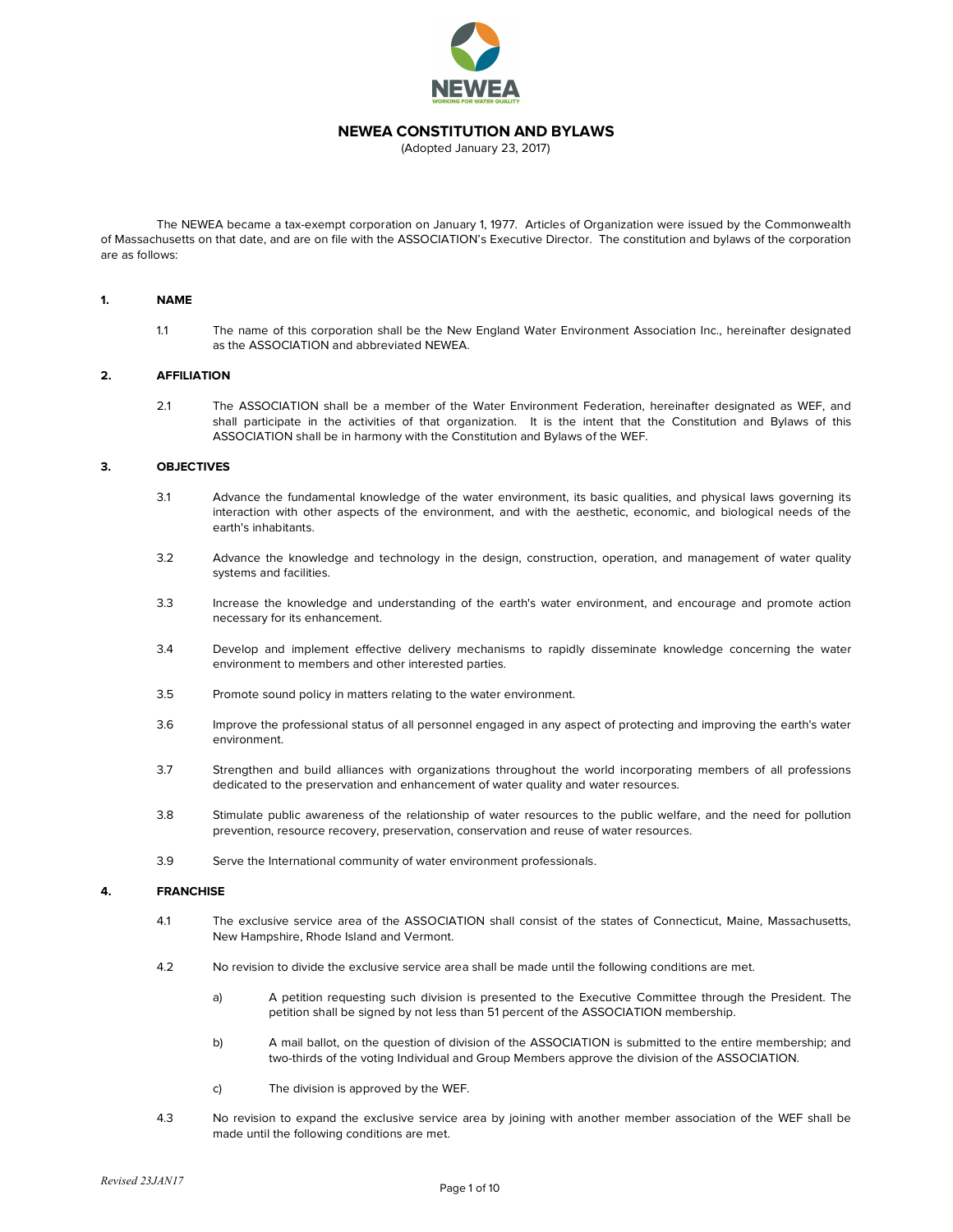- a) A petition requesting such joining is presented to the Executive Committee through the President. The petition must be signed by not less than a total of 100 Individual and/or Group Members.
- b) A mail ballot on the question of joining another member association is submitted to the entire membership; and two-thirds of the voting Individual and Group Members approve the joining of the ASSOCIATION with another member association.
- c) The joining is approved by the WEF.

# **5. MEMBERSHIP**

- 5.1 The membership of the ASSOCIATION shall consist of persons and organizations interested in any of the objectives of the ASSOCIATION residing in or maintaining a place of business within the exclusive service area of the ASSOCIATION and having such qualifications as are prescribed in the Constitution and Bylaws for the Individual or Group membership.
- 5.2 The term "eligible voting member" as used in this Constitution and Bylaws shall include all persons having the rights and privileges of Individual or Group Members as prescribed in the Constitution and Bylaws.

# **6. EXECUTIVE COMMITTEE**

- 6.1 The affairs of the ASSOCIATION shall be managed by an Executive Committee under such rules as the Committee may determine, subject to the specific conditions of this Constitution and Bylaws.
- 6.2 The Executive Committee shall consist of elected officers, the Executive Director and, if applicable, a WEF Officer and/or WEF Delegate(s)-at-large whose primary Member Association is the ASSOCIATION. The WEF Officer /WEF Delegate(s)-at-large and the Executive Director shall serve without a vote.
- 6.3 Presiding Officer
	- 6.3.1 The President of the ASSOCIATION shall be the Presiding Officer of the Executive Committee.
- 6.4 Quorum
	- 6.4.1 A quorum of the Executive Committee shall consist of a majority of its members.
- 6.5 Duties of the Executive Committee
	- 6.5.1 Shall be the representative of the ASSOCIATION and shall manage its affairs and establish policies subject to the conditions and limitations prescribed in the Constitution and Bylaws.
	- 6.5.2 Shall receive all committee reports and take appropriate action on recommendations made in these reports where required.
	- 6.5.3 Shall direct the investment and care of the funds of the ASSOCIATION.
	- 6.5.4 Shall make funds available for regular operation of the ASSOCIATION and for specific purposes. No financial commitments shall be incurred that are beyond the funds available or otherwise due.
	- 6.5.5 Shall approve the hiring of, the annual compensation for, and direct the activities of an Executive Director.
- 6.6 Proxy Appointment
	- 6.6.1 Any of the nine ASSOCIATION Directors, ASSOCIATION-elected WEF Delegates, Treasurer, Communications Director, or Meeting Management Director may appoint a proxy to serve in his or her behalf at an Executive Committee meeting, provided he or she notifies the President and Executive Director in advance and in writing.
- 6.7 Senior Management Team
	- 6.7.1 Shall consist of the President, President-elect, Vice President, Immediate Past President, Treasurer, and Executive Director (in a non-voting advisory role)
	- 6.7.2 Shall convene as necessary outside of the Executive Committee in order to make determinations with regard to routine administrative and strategic details of association business requiring immediate decisions and timely action.
	- 6.7.3 Shall reasonably and in good faith represent the intentions and expectations of the Executive Committee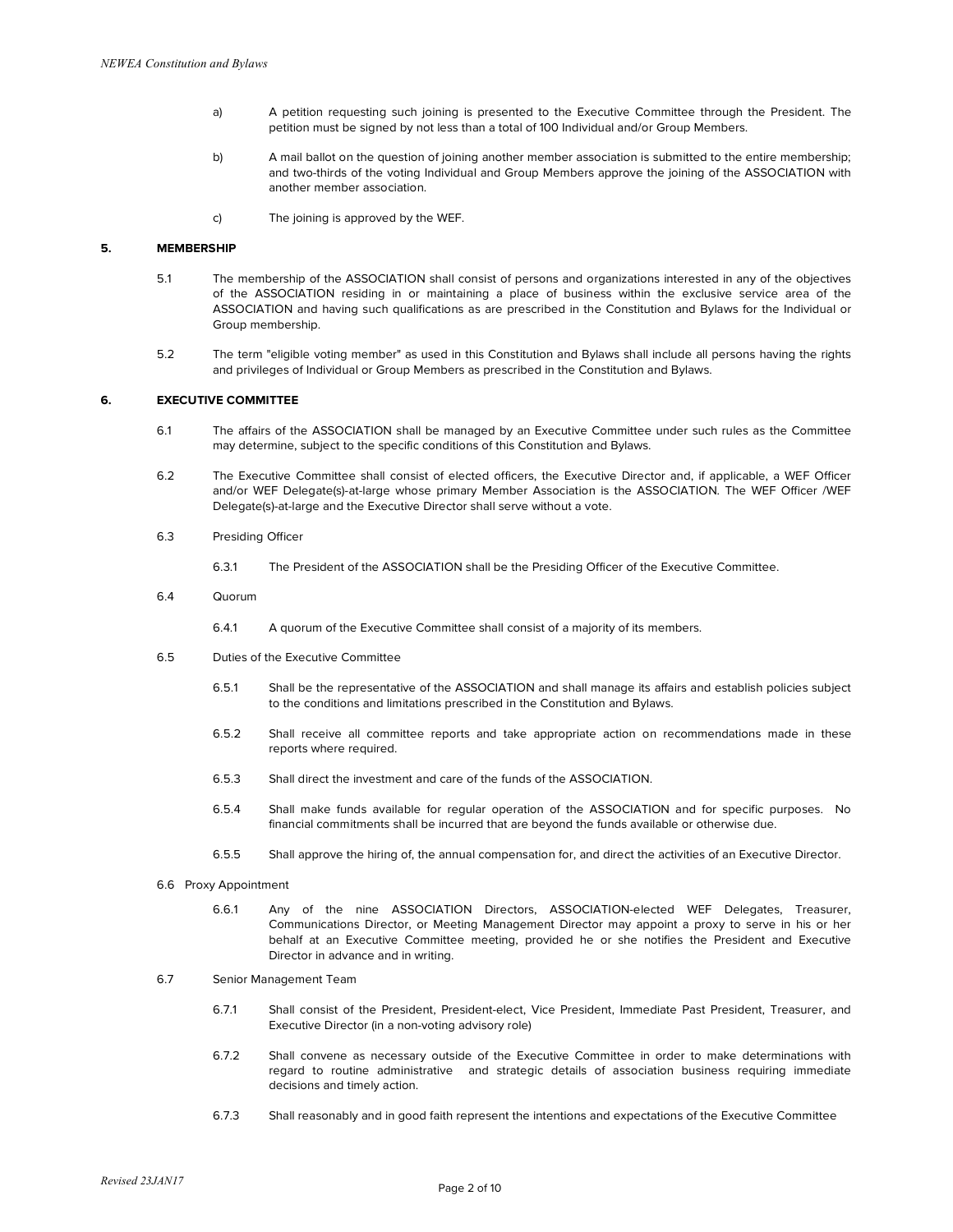- 6.7.4 Shall report fully and regularly to the Executive Committee with regard to decisions taken and actions consummated on behalf of the Executive Committee.
- 6.7.5 Shall discuss ways to help the Executive Committee make the most efficient possible use of their meeting time to effect and analyze ASSOCIATION business in order to serve the best interests of the membership and the industry.

# **7. OFFICERS**

- 7.1 The officers of the Corporation shall be:
	- 7.1.1 a President, a President-Elect, a Vice-President, the latest living ASSOCIATION Past President, nine ASSOCIATION Directors, a Treasurer, a Communications Director, and a Meeting Management Director;
	- 7.1.2 ASSOCIATION-elected Delegates who represent the ASSOCIATION on the WEF's House of Delegates; and
- 7.2 WEF Trustee(s) or WEF-appointed At-Large Delegate(s) whose primary Member Association is the ASSOCIATION shall be given honorary non-voting, titular officer status, and invited to attend all NEWEA Executive Committee meetings.
- 7.3 All officers shall be persons having all the rights and privileges of Active or PWO members.

## **8. APPOINTMENT OF EXECUTIVE DIRECTOR**

8.1 The Executive Director shall be appointed by the Executive Committee upon the recommendation of the Management Review Committee.

# **9. OFFICERS**

- 9.1 Duties and Functions
	- 9.1.1 President
		- 9.1.1.1 General supervision of the affairs of the ASSOCIATION.
		- 9.1.1.2 Preside at all conferences and meetings of the ASSOCIATION and meetings of the Executive Committee.
		- 9.1.1.3 Be an ex-officio member of all committees, other than the Nominating Committee, and appoint the members of all committees where membership is not otherwise specified by the Constitution and Bylaws.
		- 9.1.1.4 Perform such other duties as may be assigned by the Executive Committee.
	- 9.1.2 President-Elect and Vice President
		- 9.1.2.1 Assist the President in the performance of prescribed duties.
		- 9.1.2.2 Preside at conferences and meetings of the ASSOCIATION and at meetings of the Executive Committee in the absence of the President.
		- 9.1.2.3 Be ex-officio member of all committees other than the Nominating Committee and those chaired by the individual.
		- 9.1.2.4 Perform such other duties as may be assigned by the Executive Committee.
		- 9.1.2.5 In absence of the President, the President-Elect shall act. In case the President-Elect cannot act, the Vice President shall act. In case the Vice President cannot act, the latest living Past President shall do so. The Executive Committee shall elect one of its members to act if the Past President cannot do so.
	- 9.1.3 ASSOCIATION-elected WEF Delegate(s)
		- 9.1.3.1 The ASSOCIATION-elected WEF Delegate(s) shall represent the ASSOCIATION in the conduct of all business by the House of Delegates of the WEF.
	- 9.1.4 Treasurer
		- 9.1.4.1 See that all moneys due to the ASSOCIATION and the WEF are collected carefully, and, without loss, transferred to and reconciled with the WEF and proper accounts and custody; ensure that all MA dues collected directly by WEF are correctly tracked and properly transferred to and reconciled with the NEWEA account; see that all expenditures are properly entered in the records of the ASSOCIATION, and the bills and vouchers for their payment are proper and in order; and sign or see to the signing of checks or drafts against funds of the ASSOCIATION, all in accordance with procedures established or approved by the Executive Committee.
		- 9.1.4.2 Forward to the Officers and each Executive Committee member a quarterly financial summary of accrued income and expenses consistent with the annual financial statement.
		- 9.1.4.3 Present at the Annual Meeting of the ASSOCIATION a balance sheet of the books as of the end of the previous fiscal year and as of the end of the quarter preceding the Annual Meeting which books shall be made available for audit, annually or as otherwise specified by the Executive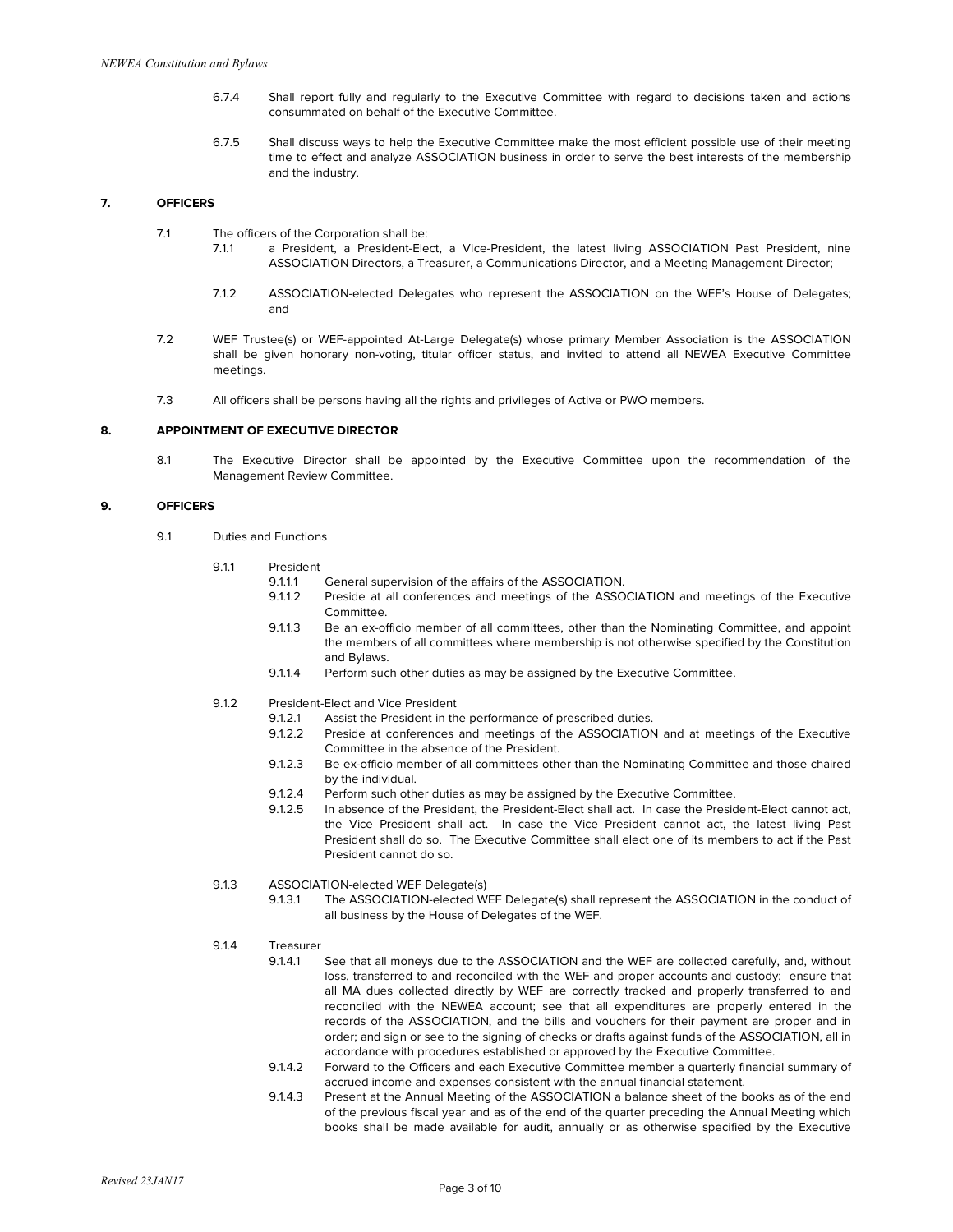Committee at the expense of the ASSOCIATION, by a public accountant appointed by the Executive Committee.

- 9.1.4.4 Consult with the officers of the ASSOCIATION as to the custody and investment of funds and preparation of an annual budget.
- 9.1.5 Communications Director
	- 9.1.5.1 Manage budget requirements and direct activities involved in external communications of ASSOCIATION activities and interests, including but not limited to Journal and Newsletter publications, the ASSOCIATION internet web site, advertising in ASSOCIATION publications and outlets, and official output to and relations with all non-ASSOCIATION media outlets.
	- 9.1.5.2 The Communications Director shall serve as ex officio member of ASSOCIATION committees whose charges focus on the functions outlined in section 9.1.5.1.
- 9.16 ASSOCIATION Directors
	- 9.1.6.1 Each Director represents his/her state or other constituency and advises the Executive Committee of the needs of that constituency.
	- 9.1.6.2 Establish and maintain liaison between the ASSOCIATION and the Director's respective constituency (such as the State Operator Association or other affiliated association) and the Congressional delegation from his/her state on environmental issues of concern to New England.
- 9.1.8 Meeting Management Director
	- 9.1.8.1 The Meeting Management Director shall be responsible for preparing budgets and coordinating all activities of conference related committees relative to the Annual Conference and Spring Meeting. The Director shall serve as ex-officio member of the Conference Arrangements, Program, Registration, Exhibits and Manufacturers Representative Committees.
- 9.1.9 Past President
	- 9.1.9.1 The Past President shall serve as the Chair of the Management Review Committee and assist the President in other duties as requested.
- 9.1.10 Non-voting honorary officer(s) by virtue of appointment to WEF position-
	- 9.1.10.1 A member of the WEF Board of Trustees and any appointed At-Large member of the WEF House of Delegates whose primary Member Association is the ASSOCIATION (as approved by the ASSOCIATION Executive Committee),
- 9.2 Terms of Office
	- 9.2.1 The terms of office of the President, President-Elect, Vice President, Treasurer, Communications Director, Meeting Management Director, and the latest living Past President shall be for approximately one year, which term shall start immediately following the close of the ASSOCIATION annual meeting, at which the election of officers is conducted, and continue until their successors qualify. Officers shall not be eligible to succeed themselves in consecutive terms, excepting the offices of Treasurer, Meeting Management Director, Communications Director, and WEF-Appointed honorary Officers. The Treasurer, Communications Director, and Meeting Management Director positions may not serve more than three (3) consecutive oneyear terms. Any WEF-Appointed Honorary Officer may serve consecutive terms so long as he or she serves in his/her WEF-appointed position.
	- 9.2.2 The terms of the nine ASSOCIATION Directors shall be for approximately three years, with three directors elected each year; new Director terms shall start immediately following the close of the ASSOCIATION annual meeting at which the election of officers is conducted, and continue until their successors qualify.
	- 9.2.3 The term of the ASSOCIATION-elected WEF Delegate(s) shall be for approximately three years as determined by the annual meetings of the WEF. The Delegate(s) shall not be eligible to succeed themselves in consecutive terms.
- 9.3 Nominations and Election of Officers
	- 9.3.1 Nominations for Vice-President, ASSOCIATION-elected WEF Delegate(s), Treasurer, Communications Director, Meeting Management Director, and ASSOCIATION Directors for the following year shall be received and considered by the Nominating Committee. Nominations shall also be received for President and President-Elect if advancement to these offices is not automatic as prescribed by this document. The Committee, through its Chair, shall submit to the Executive Committee for its approval at least sixty days prior to the annual meeting of the ASSOCIATION its selection of one or more candidates for each office required to be filled. All nominees shall have signified their willingness to serve
	- 9.3.2 Upon completion of each term of office, or upon adoption of a resolution by the Executive Committee that a vacancy exists in the office of President or President-Elect, there shall be automatic advancement from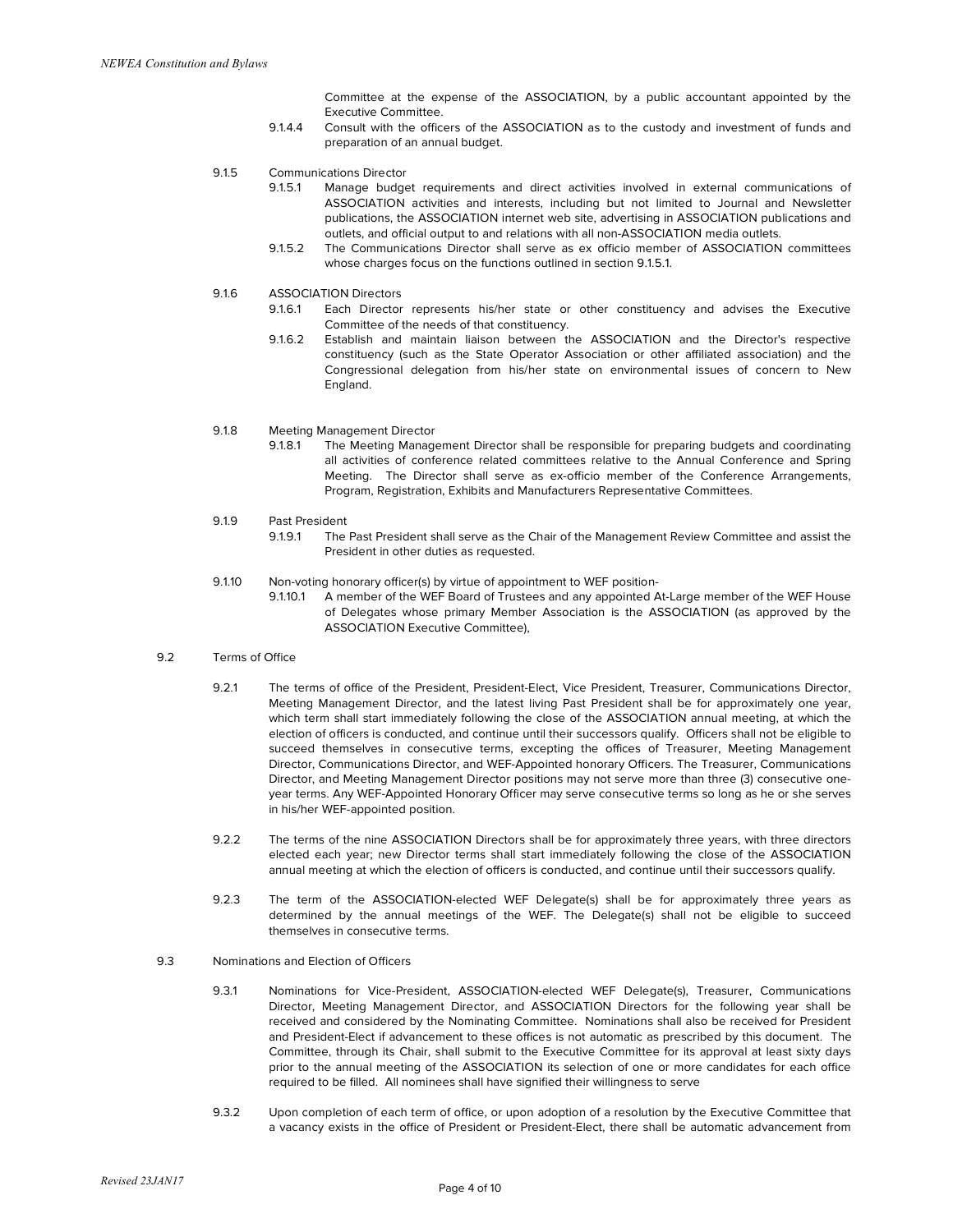President-Elect to President and from Vice President to President-Elect. Denial of such automatic advancement shall be by a two-thirds majority vote of the Executive Committee.

- 9.3.3 The Executive Director shall transmit the report of the Nominating Committee to the ASSOCIATION membership. The eligible voting Members of the ASSOCIATION shall elect officers at the annual meeting by majority vote. Nominations may be made from the floor by eligible voting Members present. If more than one name is placed in nomination for office, voting shall be by ballot and the nominee receiving a majority of the votes cast shall be declared elected.
- 9.3.4 Should any nominee for office not receive a majority of the votes cast for that office, the names of the two nominees receiving the greatest number of votes shall be re-submitted immediately to the eligible voters for consideration.
- 9.3.5 In the case of a vacancy in an elected office, the Nominating Committee shall promptly select a nominee for the office. Such nominees may be voted on at a regular meeting of the Executive Committee or by a mail ballot of the Executive Committee. The nominee receiving a majority vote of the Executive Committee members voting shall be declared elected. The officer so selected shall take office immediately and shall continue in office until a successor is elected.
- 9.3.6 The President shall be ineligible for re-election. This prohibition shall not apply to a person acting as President in the absence of the President. However, should any of the officers serving as President, President-Elect, or Vice President have been elected to fill a vacancy, and will have served in that elected office less than six months, such officer shall be eligible for re-election to the same office for one full term of office.

## **10. EXECUTIVE DIRECTOR**

- 10.1 Duties and Functions
	- 10.1.1 Serve as the Clerk of the Corporation.
	- 10.1.2 Serve as the executive officer of the ASSOCIATION, and operate under the general direction of the President and the Executive Committee.
	- 10.1.3 Attend all Executive Committee Meetings, prepare and distribute an agenda, and record, finalize and distribute the minutes of the Executive Committee Meetings.
	- 10.1.4 Maintain records of the ASSOCIATION including a database list of members of the ASSOCIATION.
	- 10.1.5 Present a report for each calendar year at the Annual Meeting of the ASSOCIATION.
	- 10.1.6 Perform such other duties as may be assigned by the Executive Committee.

### **11. MEMBERSHIP CLASSIFICATION, QUALIFICATIONS, AND PRIVILEGES**

- 11.1 Individual Member
	- 11.1.1 Qualifications
		- 11.1.1.1 Any Individual interested in the advancement of knowledge relating to the objectives of the WEF and the ASSOCIATION.
	- 11.1.2 Rights and Privileges
		- 11.1.2.1 Shall be an eligible voting member of the ASSOCIATION
		- 11.1.2.2 Shall have all the rights and privileges granted by the WEF and ASSOCIATION including the rights to hold office and serve on committees.
		- 11.1.2.3 Shall be entitled to receive publications of the WEF, as authorized by its Board of Trustees, and publications of the ASSOCIATION, as authorized by its Executive Committee, for the specific Individual member package.
- 11.2 Group Member
	- 11.2.1 Qualifications
		- 11.2.1.1 Any group or organization interested in the advancement of knowledge relating to the objectives of WEF and the ASSOCIATION.
	- 11.2.2 Rights and Privileges
		- 11.2.2.1 Shall have all the rights and privileges granted by the WEF and the ASSOCIATION including the right of its ASSOCIATION-recognized authorized representative(s) to vote as provided for in this Constitution and Bylaws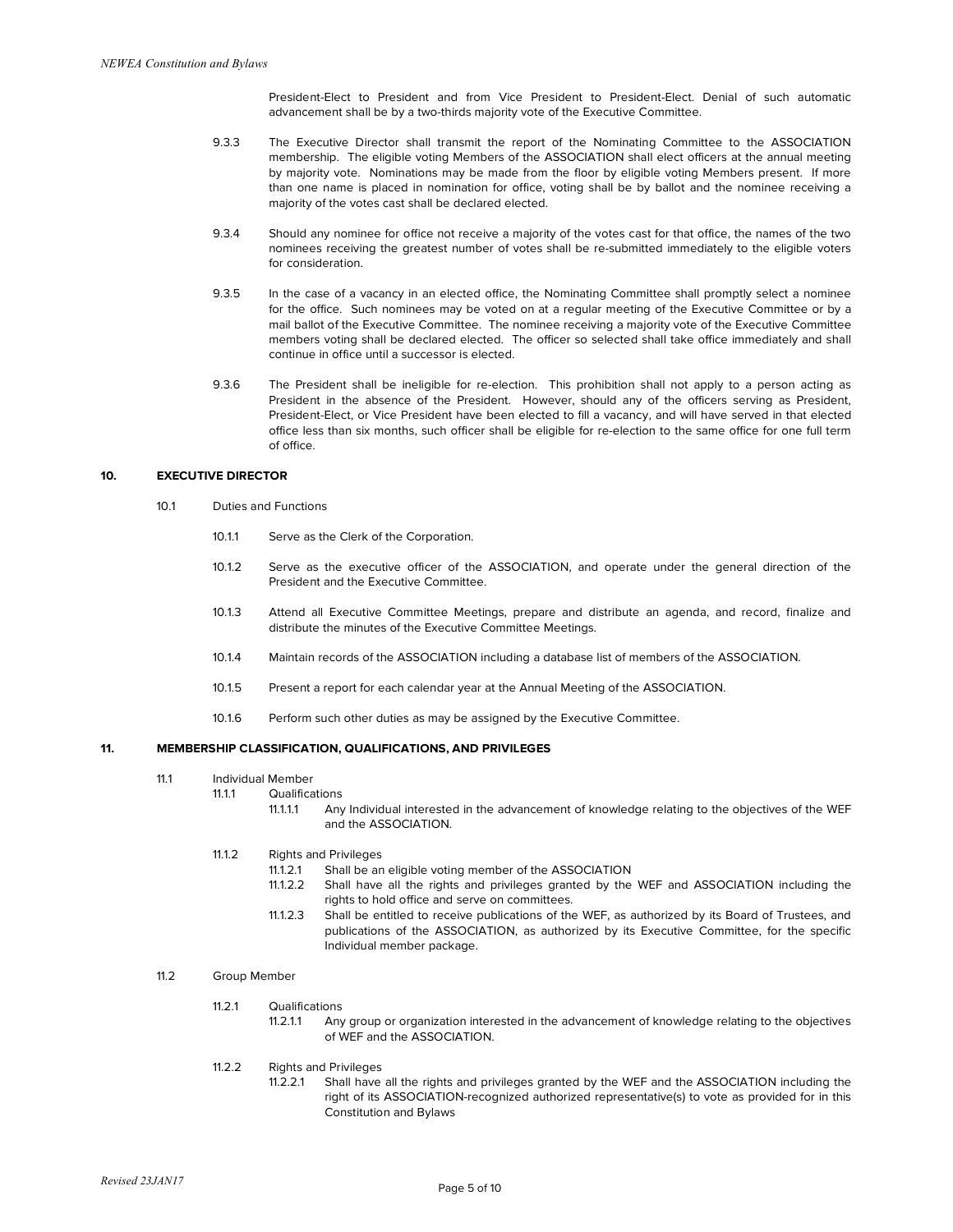- 11.3 Certification of Membership
	- 11.3.1 The Executive Director shall coordinate each month with the Executive Director of the WEF, the new Individual and Group Members of the ASSOCIATION, and reconcile payments of the appropriate amount of dues for each class member.

### 11.4 Student Chapters

11.4.1 Qualifications

11.4.1.1 Any Student Chapter, located within the ASSOCIATION franchise and consisting of at least five persons, may be granted charter membership in the WEF by majority vote of the ASSOCIATION provided:

- a) Its objectives are in harmony with the purposes of the WEF and ASSOCIATION;
- b) The Constitution and Bylaws of the applicant chapter have been certified by the ASSOCIATION as being in harmony with those of the ASSOCIATION and of the WEF; and
- c) The Student Chapter has been recommended for membership by the ASSOCIATION.
- 11.4.2 Organization and Privileges
	- 11.4.2.1 The Student Chapter will be issued a WEF charter following recommendation by the ASSOCIATION and approval by the WEF.
	- 11.4.2.2 The Student Chapter shall govern the number and character of its meetings. At least one meeting shall be held each school year.
	- 11.4.2.3 A Counselor for the Student Chapter shall be appointed or elected by the ASSOCIATION. The Counselor shall be an Individual or Group member of the ASSOCIATION and of the WEF and shall be an advisor to the Student Chapter.
	- 11.4.2.4 All officers and members of the Student Chapter shall be Individual Members of the ASSOCIATION and of the WEF.
	- 11.4.2.5 The Student Chapter shall submit an annual report to the Student Activities Committee by May 1 of each year.
- 11.4.3 Authority<br>11.4.3.1
	- A Student Chapter shall have authority to act only on its own behalf and shall have authority to incur obligations for the Student Chapter only.
- 11.4.4 Withdrawal and Termination
	- 11.4.4.1 A Student Chapter may withdraw from the WEF at the end of any school year after giving appropriate written notice of its intentions to both the ASSOCIATION and the WEF.
	- 11.4.4.2 The ASSOCIATION may revoke the charter of any Student Chapter, if, after the Chapter has been afforded an opportunity to be heard, the ASSOCIATION judges it to be in the best interest of the ASSOCIATION and the WEF to do so.

# **12. DUES**

- 12.1.1 For each Individual and Group Member, the annual dues shall be determined by the Executive Committee and shall include the current dues as established by the Board of Trustees of the WEF.
	- 12.1.1.1 Annual dues will be billed directly to ASSOCIATION Members by the WEF. Dues shall be considered delinquent if not received by the Member's anniversary date
	- 12.1.1.2 Dues are payable for a twelve-month period beginning with the first date of membership which is defined as the anniversary date.

### 12.2 Subscription(s) included in Dues

- 12.2.1 All members certified to the WEF by the ASSOCIATION shall be entitled to such publications of the WEF as may be approved by its Board of Trustees for the appropriate membership package. All members shall be entitled to the publications of the ASSOCIATION as may be approved by its Executive Committee.
- 12.3 Arrears
	- 12.3.1 Any Member of the ASSOCIATION who shall be delinquent in dues for a period of 30 days from the designated renewal date shall be notified of such delinquency and suspended from further services. If payment is not made within the next succeeding 30 days, the delinquent Member shall be dropped from the rolls and thereupon forfeit all rights and privileges of membership.

<sup>12.1</sup> Payment of Dues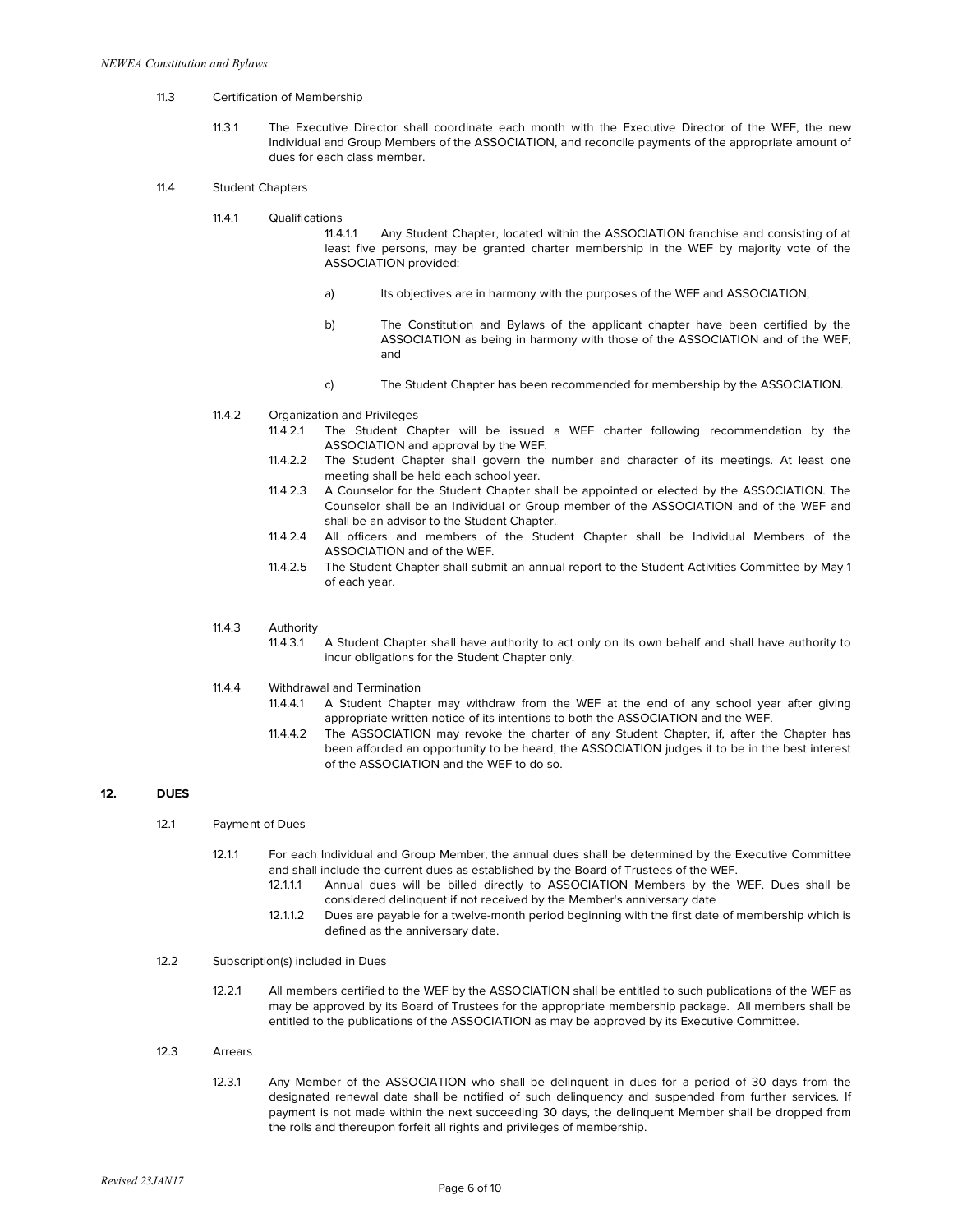# **13. ADMISSION AND EXPULSION**

- 13.1 Admission
	- 13.1.1 Applications for membership will be reviewed by the Executive Director in accordance with the policies established by the Executive Committee.
	- 13.1.2 There shall be no admission fee.

#### 13.2 Expulsion

- 13.2.1 Any member may be expelled from the ASSOCIATION for good and sufficient reason by a two-thirds vote of the Executive Committee.
- 13.2.2 Any officer may be removed from office for good and sufficient reason by a two-thirds vote taken at a duly constituted meeting of the Executive Committee.

# **14. COMMITTEES**

- 14.1 General
	- 14.1.1 In addition to the Nominating Committee provided for in Section 14.2 of the Constitution and Bylaws, the President is empowered to appoint such additional committees as may be required to advance the best interest of the ASSOCIATION and to enable it to fulfill its objectives.

# 14.2 Nominating Committee

- 14.2.1 Shall consist of the three immediate past presidents who are active in the ASSOCIATION and are eligible voting members of the ASSOCIATION, and two sitting ASSOCIATION officers, as appointed by the Nominating Committee Chair and approved by the Executive Committee.
- 14.2.2 The senior past president shall serve as Chair of the Committee.
- 14.2.3 Shall nominate candidates for the elective offices of the ASSOCIATION.
- 14.2.4 No members of the Nominating Committee shall be eligible for nomination to a new term of elective office.
	- 14.2.4.1 A Past President sitting on the Nominating Committee may be nominated for an ASSOCIATION-Elected WEF Delegate position.
	- 14.2.4.2 A Treasurer, Communications Director or Meeting Management Director who is sitting on the Nominating Committee may be nominated to serve in the  $2<sup>nd</sup>$  or  $3<sup>rd</sup>$  consecutive term of his/her currently-held position.

# **15. PUBLICATIONS**

15.1 All publications of the ASSOCIATION shall be issued under direction of the Executive Committee.

## **16. MEETINGS**

- 16.1 Annual Conference and Annual Business Meeting
	- 16.1.1 An Annual Conference and Annual Business Meeting of the ASSOCIATION shall be held at the time and place selected by the Executive Committee.
	- 16.1.2 Each person attending the Annual Conference shall pay a registration fee of such amount as may be determined by the Executive Committee.
	- 16.1.3 An Annual Business Meeting of the ASSOCIATION shall be held during the Annual Conference to receive reports of officers and committees, to elect officers, and carry on other business of the ASSOCIATION.
- 16.2 Special Meetings
	- 16.2.1 Special meetings of the ASSOCIATION may be held at such other times and places as requested by the Executive Committee or upon the petition of one hundred eligible voting members.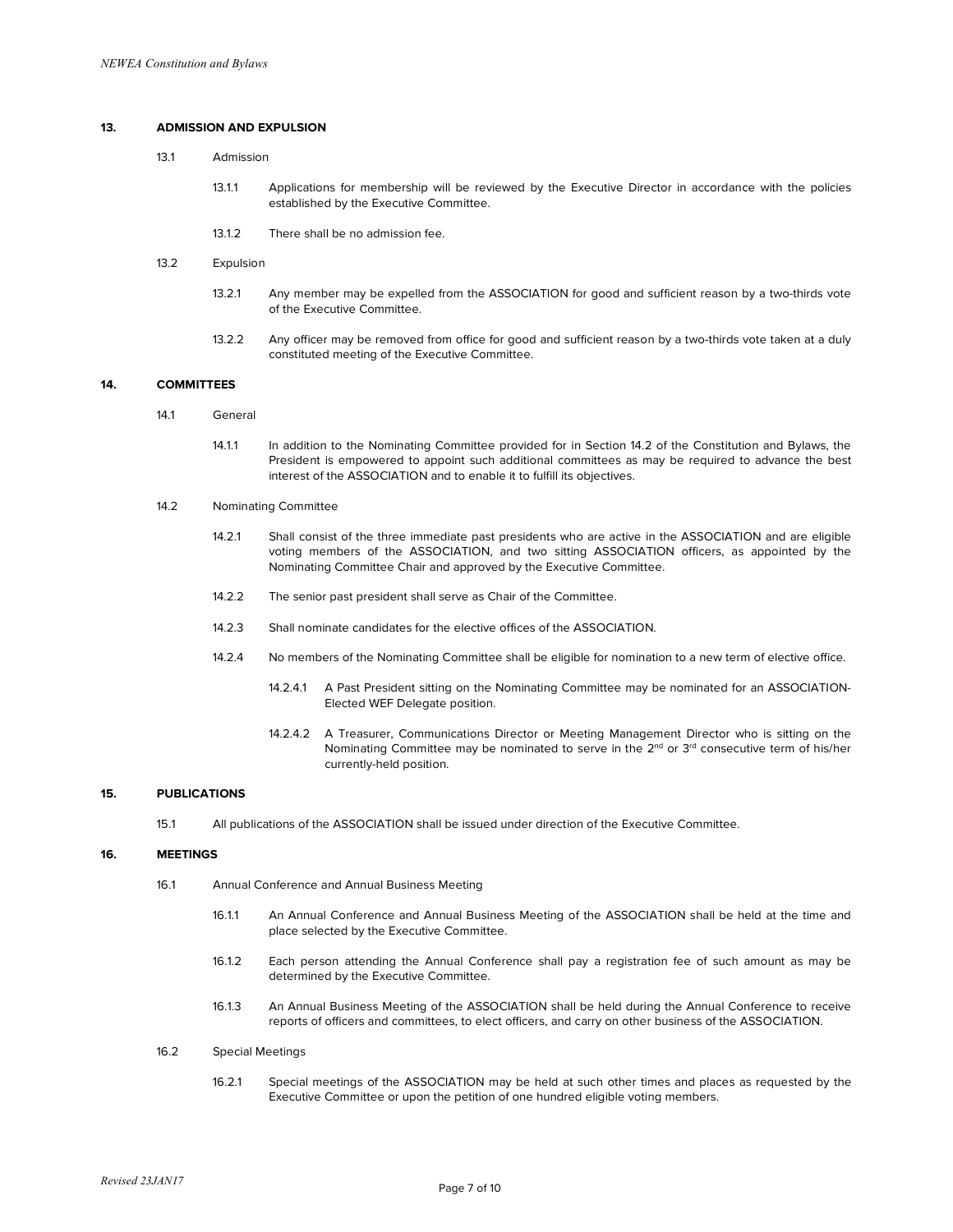- 16.3 Notices
	- 16.3.1 Notices of all conferences and meetings of the ASSOCIATION shall be sent out to all Members by the Executive Director or under his/her supervision, at least thirty days in advance of any conference or meeting.
- 16.4 Executive Committee Meetings
	- 16.4.1 The Executive Committee shall hold at least one meeting at the time of each Annual Conference.
	- 16.4.2 Other Executive Committee meetings shall be held at the call of the President, or on petition addressed to the Executive Director and signed by five or more Executive Committee members.
	- 16.4.3 Notice of all Executive Committee meetings shall be issued by the Executive Director at least fourteen days in advance of such meetings to all Executive Committee members.

## **17. INDEMNIFICATION**

- 17.1 Entitlement
	- 17.1.1 As provided in this Article, the ASSOCIATION shall indemnify any person who is or has been an Officer, Committee Member, or Employee (hereinafter "Officer") of the ASSOCIATION against legal expenses and liabilities reasonably incurred or imposed on the Officer in connection with serving the ASSOCIATION.

#### 17.2 Limitations

- 17.2.1 No indemnification shall be provided any Officer if it is determined by the ASSOCIATION that the Officer has:
	- a) engaged in fraudulent, criminal, malicious or knowingly wrongful conduct:
	- b) gained personal profit or advantage which is either in breach of the Officer's fiduciary duty to the ASSOCIATION or represents a conflict of interest with the ASSOCIATION:
	- c) breached a professional duty by reason of any negligent act, error or omission committed in the performance of professional duties unrelated to the ASSOCIATION;
	- d) not acted in good faith;
	- e) engaged in an act which constitutes false arrest, wrongful detention, wrongful entry, wrongful eviction violation of the right to privacy and/or immoral, licentious or sexual behavior intended to lead to or culminate in any sexual act.
- 17.2.2 Indemnification shall be provided only if the ASSOCIATION determines the Officer acted reasonably, in good faith, in a manner not opposed to the best interests of the ASSOCIATION and had no reason to believe his actions were unlawful. The termination of any civil suit or civil proceeding by settlement shall not create a presumption that the Officer did not act in good faith or in a manner opposed to the best interests of the ASSOCIATION. The termination of any criminal suit or criminal proceeding by a conviction, plea of nolo contendre or its equivalent shall create a presumption that the Officer acted in bad faith or in a manner not in the best interests of the ASSOCIATION.
- 17.2.3 Indemnification pursuant to this Article with regard to any one set of facts or situation which may give rise to a request for indemnification by an Officer or Officers shall be limited to an aggregate of \$50,000.

#### 17.3 Procedure

- 17.3.1 Indemnification under the terms of this Article shall be made by the ASSOCIATION only as authorized in each specific case that the indemnification of the Officer is proper and in accordance with the standards set forth herein.
- 17.3.2 A request for indemnification shall be made by the Officer in writing to the President as soon as practicable, but in no event later than the earlier of 15 days after (1) the commencement of any action, suit or proceeding against the Officer or (2) the Officer shall become aware of any fact or situation which may reasonably be anticipated to give rise to a claim for indemnification.
- 17.3.3 The Executive Committee shall investigate all requests for indemnification and shall render its recommendation no later than 60 days after the President receives the request for indemnification.
- 17.3.4 The determination as to whether indemnification shall be made by the ASSOCIATION pursuant to this Article shall be made (1) by the Executive Committee by majority vote of a quorum consisting of Officers who were not parties to such action, suit or proceeding, or; (2) in the event such a quorum is not obtainable, or, even if obtainable and if a quorum of disinterested Officers so directs, by independent legal counsel in a written opinion. In the event (1) or (2) are not either obtainable or directed, then the determination with regard to indemnification shall be made by majority vote of the ASSOCIATION's membership.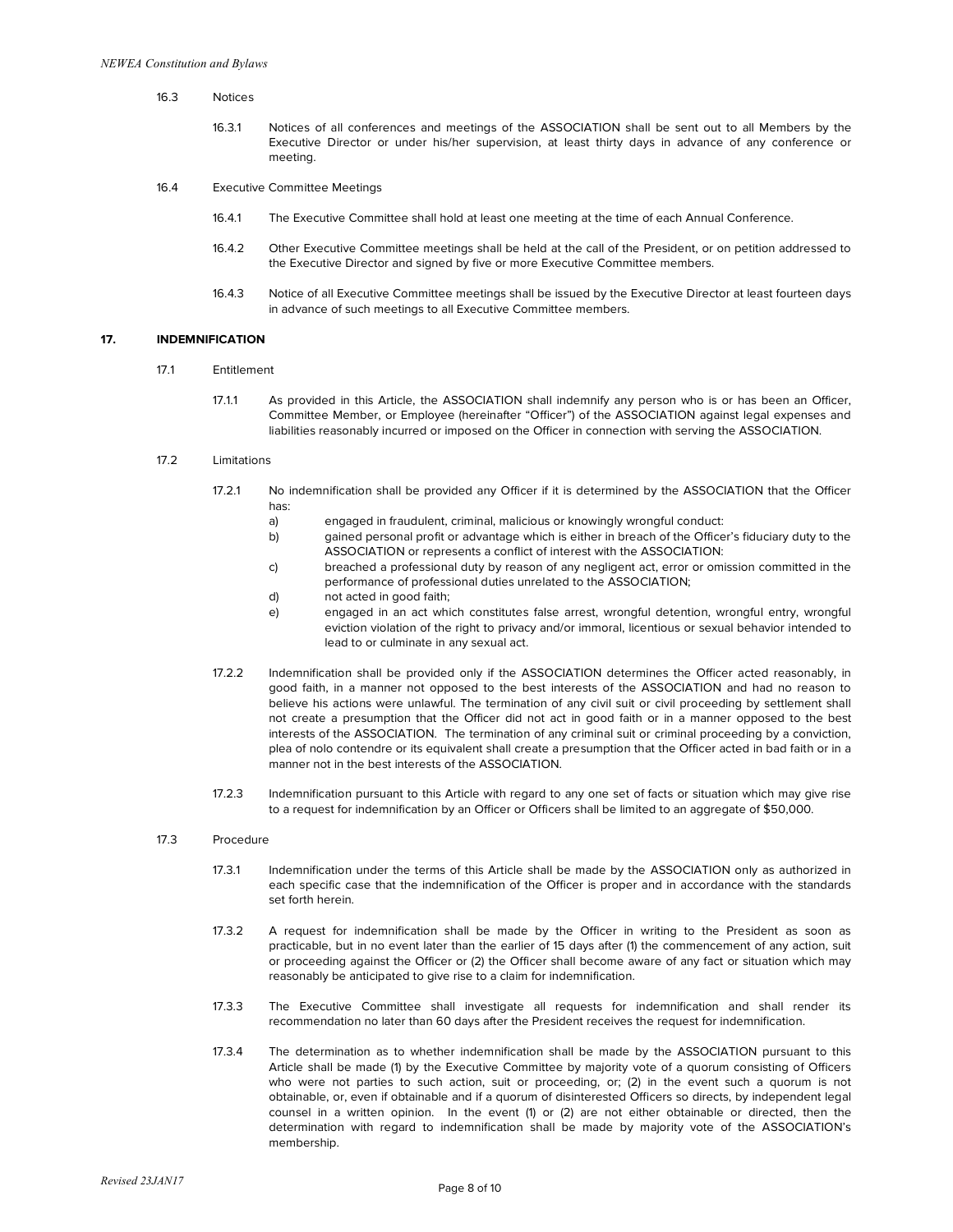- 17.3.5 The body or person making the determination on the request for indemnification as provided in 17.3.4 shall report its decision or findings to the Officer requesting indemnification no later than 90 days after the Executive Committee or membership vote, as the case may be, makes its recommendation.
- 17.3.6 Any action taken by the body or person making the determination on the request for indemnification as provided in 17.3.4 shall be final.
- 17.3.7 In making the determination on the request for indemnification as provided in 17.3.4, the body making the determination may vote at a meeting specifically called for that purpose, with not less than 10 days advance written notice, or by mail ballot; a decision to indemnify must receive the affirmative vote of not less than 50% of the eligible voters.
- 17.3.8 For all purposes the vote of an interested party to the action, suit or proceeding shall be disregarded. A quorum shall be 50% of the eligible votes at a meeting or mail ballot.

### 17.4 Subrogation

.

- 17.4.1 In the event of any payment by the ASSOCIATION to an Officer, or on behalf of an Officer, as provided in this Article, the ASSOCIATION shall be subrogated to the extent of such payment to all rights of recovery thereof. The Officer shall execute such documents as shall reasonably be required to secure such right for the ASSOCIATION, including but not limited to those necessary for the ASSOCIATION to bring suit in the name of and on behalf of the Officer.
- 17.4.2 The Officer shall assist the ASSOCIATION in effecting settlement and the conduct of any defense or suit arising out of any payment by the ASSOCIATION under this Article.

### 17.5 Surety

17.5.1 The Executive Committee may authorize payment to or on behalf of an Officer prior to final disposition of any suit or proceeding. If such payment is authorized, the Executive Committee shall receive a written commitment by the Officer and such surety as it shall reasonably require repaying such payments if it is determined that indemnification by the ASSOCIATION was not authorized by this document.

#### 17.6 Applicable Law

- 17.6.1 The foregoing right of indemnification shall be in addition to and not necessarily exclusive of all other rights accorded by applicable law.
- 17.7 Insurance
	- 17.7.1. The ASSOCIATION shall have the power to purchase and maintain insurance on behalf of Officers whether or not the ASSOCIATION would have the power to indemnify them against liability under the provisions of this Article.

#### 17.8 Other

17.8.1 The provisions of this Article shall apply to the legal representatives of deceased persons who were Officers. An Officer's rights hereunder shall not be assignable without the prior written consent of the ASSOCIATION.

### **18. AMENDMENTS**

- 18.1 Initiation
	- 18.1.1 Amendments to this Constitution and Bylaws may be proposed by a majority of the Executive Committee, or through it on petition of 100 eligible voting members. All proposed amendments shall be submitted in writing to the Executive Committee.
	- 18.1.2 The Executive Director shall mail notice of proposed changes to the Constitution and Bylaws and notify the membership of the availability of the complete text of the proposed amendments, upon instruction of the Executive Committee, to each eligible voting member at least 30 days before it is to be voted upon. Complete text of the proposed changes to the Constitution and Bylaws may be mailed or emailed upon request to the membership and will be available on the ASSOCIATION Web site.
	- 18.1.3 Any proposed change to the existing Constitution and Bylaws shall be referred to the WEF Board of Trustees for review.